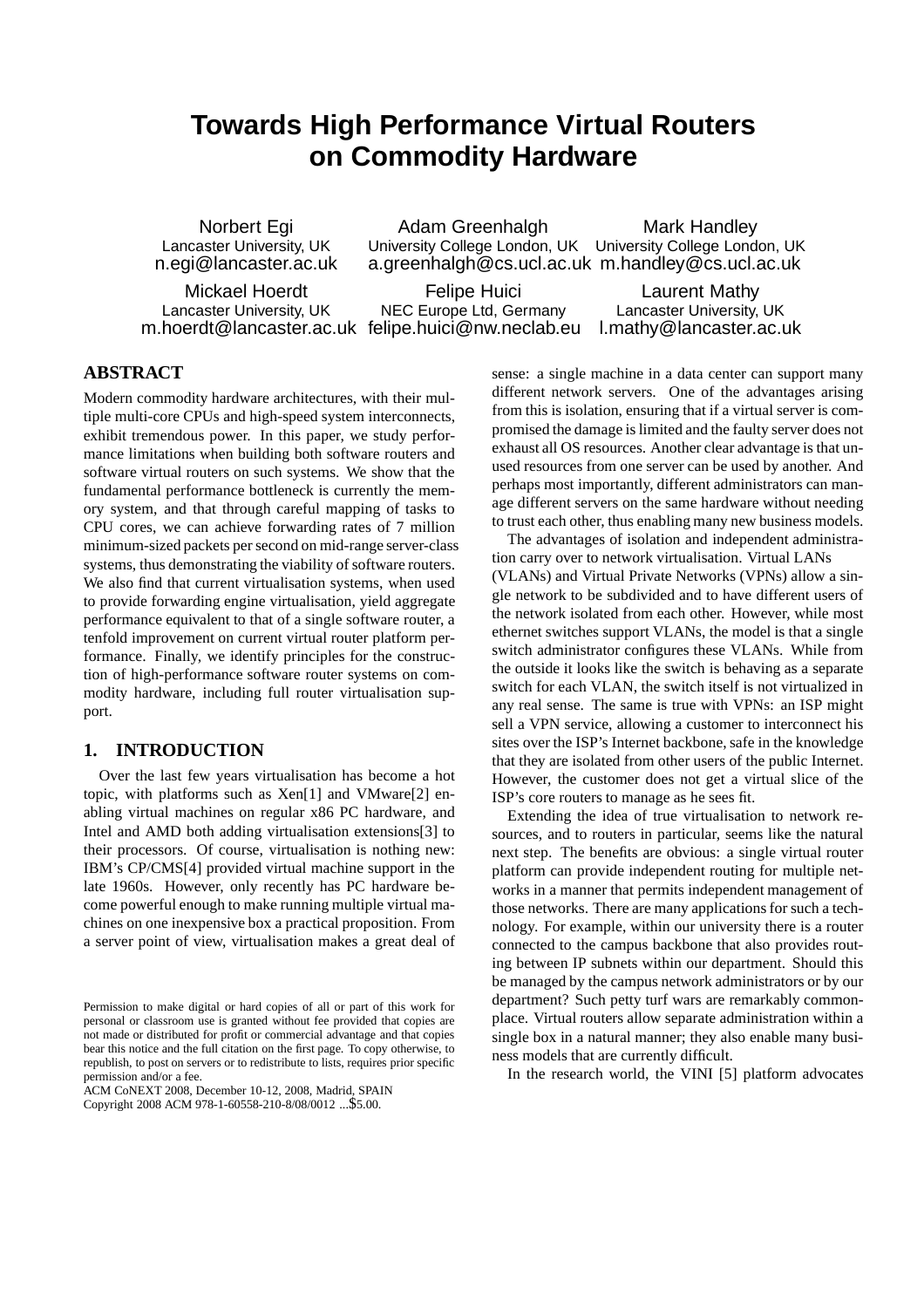

Figure 2: One and two-way forwarding performance for a single-processor router. Mpps stands for millions of packets per second.

and enables a form of *virtual network*<sup>1</sup> , where the routers are virtualized and interconnected by virtual links using tunneling. Pushing this down into the physical infrastructure so that virtual routers are directly connected by VLAN or MPLS sliced physical links would allow an entire network to be virtualized, whether simply to allow independent management or to enable whole new network architectures to be rolled out without risk of damage to existing network services. Given the difficulties faced in changing the current Internet, it seems likely that router and network virtualisation could be a key enablers for Internet innovation.

For many applications of virtual routers, flexibility is currently considered more important than raw speed. Indeed, while the forwarding rate reported in recent virtual router work (e.g., the rate for minimum-sized packets of roughly 700kpps in [6] or [7]) is significantly better than that originally achieved in VINI [5], it is still rather low for practical applications in a real network.

On the other hand, on many occasions over the last few years, we have heard people assert that for routers to go fast, they would need dedicated forwarding hardware, with the various camps pushing the case for Network Processors, FPGAs, and various forms of offload engines; usually such pitches include graphs showing the sorry state of software forwarding. However, all low and mid-range Cisco routers still use software forwarding, so clearly the commercial world finds the performance acceptable for the sort of link speeds purchased by small and medium sized businesses.

So, can a high-performance software virtual router be reasonably conceived? If the goal is to enable innovation, then it would be wonderful if software routers were up to the job, because the alternatives are so much harder to work with. What then is the real story regarding software router performance?

PC hardware has moved on significantly in the last few years, and results from five years ago are now largely irrelevant. PCI buses are no longer the serious bottleneck they once were, and multi-core CPUs promise much more processing power if only we can find a way to harness it. If we want future Internet routers to be more flexible than current IP routers, then (at least at the network edges) it seems that the flexibility of software routers on cheap commodity multi-core CPUs could potentially be a huge win.

In this paper, we examine the issue of how well suited these new commodity hardware architectures are to full router virtualisation. By exploring performance limitations and their causes, we hope to scope the debate regarding this rapidly expanding area of research with some real data. Beyond this, we aim to identify principles for the design of high performance software virtual routers.

This paper is organized as follows. Section 2 investigates performance aspects of software routers in the context of multi-core commodity machines. Section 3 evaluates the various approaches to building software virtual routers, focusing on issues for high forwarding performance; we conclude in section 4.

## **2. ROUTERS ON MODERN X86 SYSTEMS**

Modern x86 hardware is not bereft of resources: the introduction of PCI Express buses and multi-core CPUs have changed the scene considerably in the last couple of years. Although we have results from quite a number of different x86 systems, for simplicity of explanation we will show results only from one class of machines that typifies mid-range server-class systems; the architecture of this particular class of systems will let us tease apart some of the causes of performance bottlenecks.

The systems we will use are Dell PowerEdge 2950 systems (Figure 1). These are relatively inexpensive servers, with two Intel quad-core CPUs. In reality, these are really two dual-core CPUs on one die, as only pairs of cores share L2 caches. Further, the system has 8GB of DDR2 667MHz memory, arranged in eight 1GB modules on a dual-channel setup. With respect to networking, the server has three quadgigabit ethernet cards, for a total of 12 interfaces. Each of these cards has two Intel 82571EB controller chips, each of which handles two ports, and connect using 4 PCIe lanes each.

<sup>1</sup>The term virtual network should not to be confused with the rather limited commercial VPN offerings.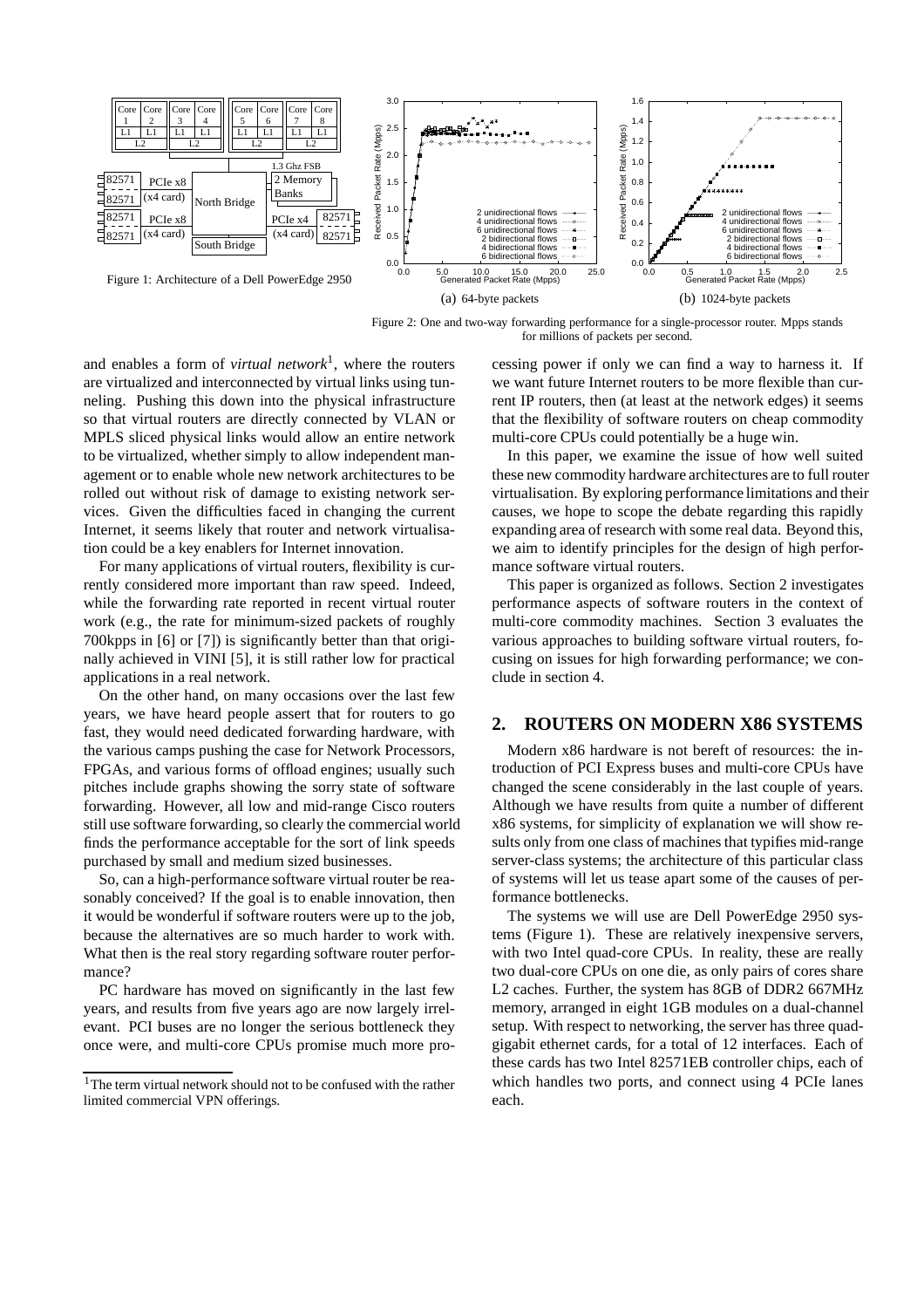

(a) 64-byte packets - unidirectional flows (b) 64-byte packets - bidirectional flows Figure 3: One and two-way forwarding performance for a multi-processor router.

The HEN[8] testbed used for our experiments consists of a large number of PowerEdge systems connected together by a single non-blocking, constant-latency gigabit Ethernet switch. We used Linux 2.6.19.2 for the operating system and the Click modular router package (version 1.6 but with patches eliminating SMP-based locking issues) with a polling driver for the actual packet forwarding. Test traffic was generated by similar machines, each underutilised so as to be able to generate or receive packets at line-rate for any packet size.

### **2.1 Basic forwarding numbers**

To understand the baseline performance, we first examine the forwarding limits of a single CPU core, where each packet is moved from an incoming interface to an outgoing one without any header or payload processing. Figure 2 shows how forwarding performance saturates as we increase the incoming packet rate. The curves on the graph represent increasing numbers of flows set-up between separate pairs of interfaces, up to the maximum of 6 that our machines can support when all twelve interfaces are being used.

Figure 2(a) shows that with 64-byte packets the router had already saturated at around 2.5Mpps, and adding extra flows did not help. With larger packets, the story is rather different. In this case, the curves level off not because of forwarding saturation, but because the incoming links are saturated. A single CPU core can forward all twelve gigabit flows at line rate without loss.

For a single CPU core then, the limitation appears to be processing power when the aggregate forwarding rate exceeds 2.5Mpps. With 1024-byte packets this means that we would need about 20 gigabit interfaces in the machine in order to saturate this single core.

In 2008, the trend is for manufacturers to increase system performance by having mulitple CPU cores on each processor die because single core systems are nearing the limits of their performance. For small-packet forwarding, the obvious question is whether we can effectively make use of more cores.

Figure 3(a) shows the effect of increasing the number of



Figure 4: Effect of additional memory accesses on forwarding performance.

unidirectional flows of 64-byte packets while using an additional core for each additional flow. The performance scales perfectly with the number of cores for the first four gigabit flows, indicating that forwarding had indeed been CPUlimited. However, we hit a hard limit around 7.1Mpps, and adding more flows and CPU cores does not increase this limit. Figure 3(b) shows very similar behavior for bidirectional flows, with linear scaling up to 7.1Mpps. This limitation cannot be due to lack of processing power, because it does not increase as we add extra cores. It also cannot be a hard bound on throughput (at least not in bytes per second) because 7.1Mpps corresponds to a bitrate of 3.64Gb/s and we have already seen that this hardware can forward 12Gb/s with larger packets. Where then, does the bottleneck lie?

One clue comes from Figure  $4(a)$ . In the previous experiments we were doing the most simple packet forwarding possible, without conducting an IP lookup or modifying the packet in any way. In Figure 4 we compare the performance of the simple forwarding with that of a full IP lookup and TTL modification, showing both the single-core case and the 6-core SMP case. In the case of 1024-byte packets, the extra work per packet does not cost us anything, and we can still forward at 12Gb/s. In the case of 64-byte packets, the extra work decreases the forwarding performance by approximately 30%. For the single processor case we might expect this, as the CPU is the bottleneck and now it has more work to do. However, in the 6-core case the aggregate rate of all six cores is only slightly more than three times the rate of a single core. If CPU cycles were the issue, we should be able to do better than this.

## **2.2 Life cycle of a packet**

To understand how packets are forwarded from an interface to another, let us examine the path a packet takes through a software router from ingress to egress interface (Figure 5). At a basic level, a Click forwarding path can be considered as a receive and a transmit path connected together by a queue.

There are two main parts to the packet reception path: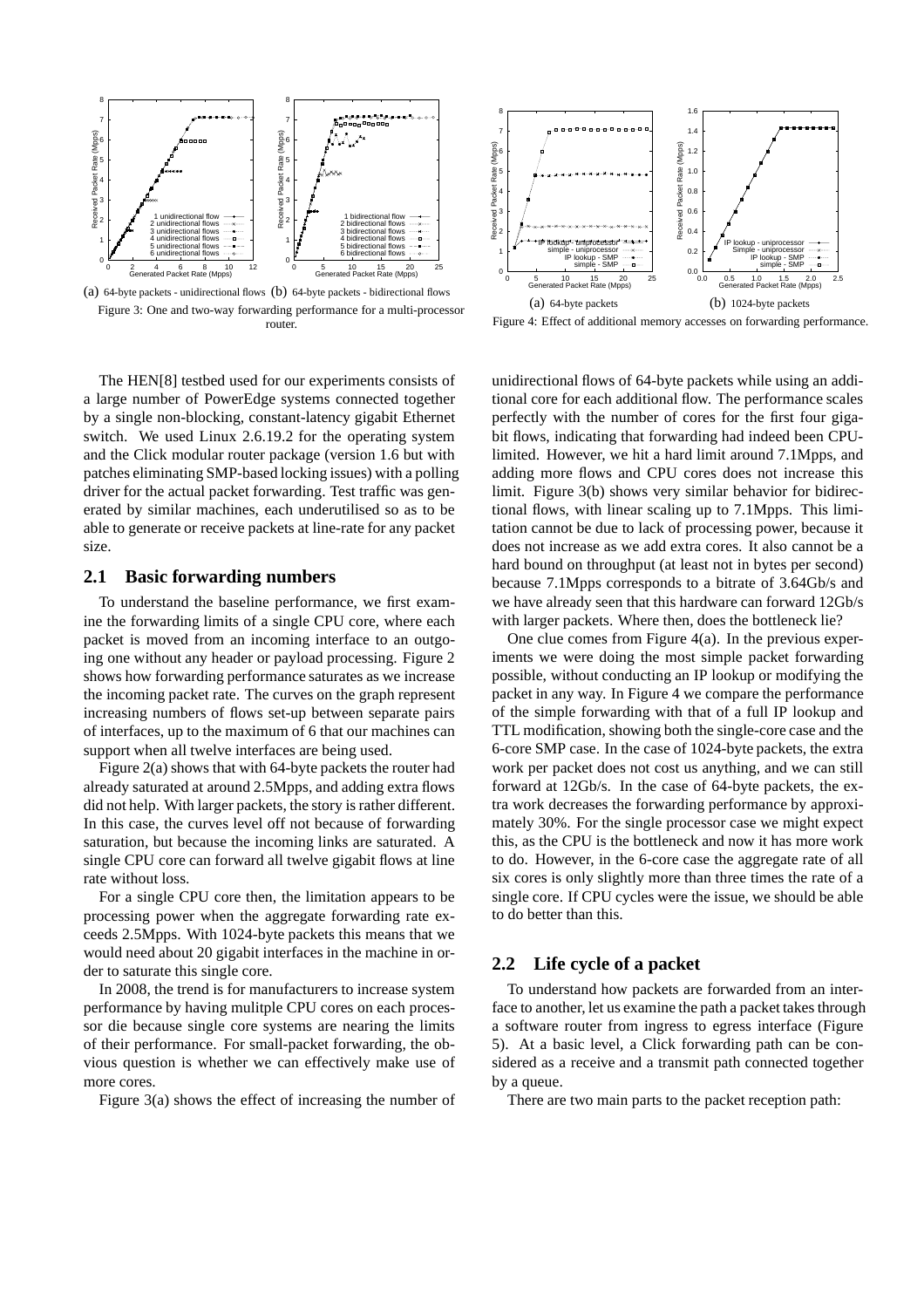- Packets from the NIC's hardware queue are copied into the main memory using DMA (arrow (1) in Figure 5). Typically a fairly long chain of DMA buffers is handed to the NIC, which it uses as packets arrive.
- When the relevant *PollDevice* element is scheduled by the kernel, the rx ring is polled (arrow (2)). Packets there are processed by the Click inbound forwarding path and placed in Click's internal queue (not shown).

The transmission path also has two main parts:

- When Click's transmit path is scheduled, it pulls waiting packets from Click's queue, performs outgoing processing, and enqueues them in the DMA transmit ring (arrow (3)). The DMA buffer descriptor is written so that the DMA engine knows where to find the packet.
- Finally the NIC transfers the packet using DMA to its own outgoing queue (arrow (4)).



Figure 5: Path a packet takes as it is forwarded from an input to an output interface. The diagram assumes that Click and the e1000 driver are used.

# **2.3 Identifying the limitation**

The limitation of 7 Mpps (millions of packets per second) seems strange because the CPU, memory and buses all appear to have headroom given the other experiments. To narrow down the limitation, we first must examine where packets are being dropped. NIC counters indicate that packets are being dropped from the NIC queue. There are really just two possibilities: either the CPU is not allocating DMA buffers to the NIC fast enough, or the NIC cannot use the buffers it has been allocated fast enough. When we go to poll a packet we added checks to see how many packets had been DMAed and were ready in main memory. The number turns out to be rarely more than one, and usually zero. If the NIC was running out of DMA buffers to use, then these buffers would hold received packets in memory. This is not the case, so the problem is clearly that the NIC is having difficulty DMAing packets to memory at a fast enough rate.

## *2.3.1 Could polling result in livelock?*

One possible cause is that the CPUs are causing memory livelock by polling the packet descriptors in main memory at too high a rate, preventing the DMA controller accessing memory. However, when we use the CPU cycle counter to reduce the polling rate this has no effect on the forwarding rate. Thus it would seem that the CPU is neither causing memory livelock nor is short of resources to perform polling.

### *2.3.2 PCIe bus*

Another possible bottleneck is the PCIe bus (this term is a misnomer, as PCIe is a switched interconnect). The PCIe bus of each network card has the ability to transfer 8Gb/s (4 x 250 MByte/s) in each direction, giving a bi-directional data rate of 16Gb/s. Clearly the limitation isn't bandwidth, because with large packets we achieve line rate, giving a bidirectional forwarding rate of 8Gb/s. With small packets we hit the limit at only 7.5% of the available bus bandwidth. The problem cannot be a bus access latency issue (as was common on PCI-X) either, as the forwarding limit is not significantly changed if we concentrate four bidirectional flows on one pair of quad-cards, or spread them across all three cards.

It is important to note that according to the PCIe specification, at most 256 bytes can be carried within a PCIe transaction, which means that upon forwarding minimum sized packets each DMA transaction involves only a single PCIe transaction.

#### *2.3.3 Memory performance*

The data rate of recent DRAM chips looks sufficient for high performance packet forwarding (e.g., the PC2-5300 modules in our system have a data rate of 5312MB/s, while DDR3 memory modules can have bandwidths over 15GB/s). Unfortunately, these bandwidths are only achievable when contiguous memory is read or written, and this is not the case when small packets are forwarded via main memory.

In section 2.2 we saw the main steps when packets are forwarded from ingress to egress, which helps understand the role of main memory. To extend this picture, we have to take into account the reads and writes of the packet descriptors, both by the NIC and by the CPU. It is hard to tell from reading the code exactly which accesses hit the CPU cache and which are forced to access the main memory. Hence, we measured the number of completed memory bus transactions using Oprofile [9]: Figure 6 shows the results per driver function. These results only reflect CPU memory accesses, omitting those initiated by the card. For each data transfer, the NIC needs to read a buffer descriptor indicating where in memory to obtain or place the packet, and it needs to update the descriptor after the transfer, so the CPU knows it is complete (thus adding three NIC generated memory accesses per data transfer). In total then, it requires about ten memory accesses per packet forwarded. As socket buffers for different interfaces are allocated at separate memory locations, con-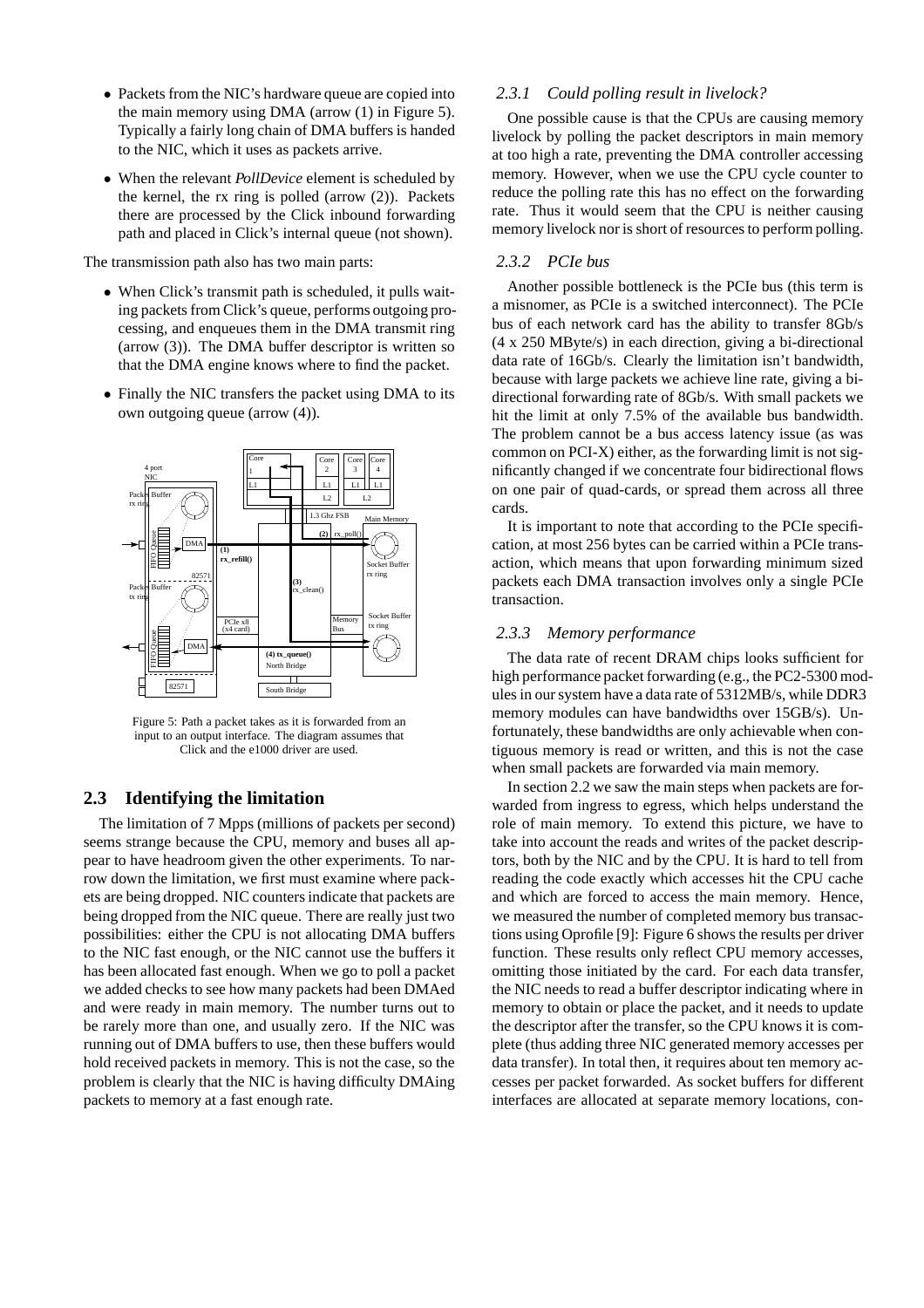

Figure 6: Number of memory bus transactions per packet.

secutive DMA transactions are going to access the memory at discontiguous memory locations.

We are able to transfer 7.1Mpps, which translates into 140ns per packet. On average then, each memory access has 14ns to complete. The memory in our systems is DDR2-666, which has a clock speed of 333MHz or 3ns per bus clock cycle. Thus on average, a memory access needs to take place every 4.7 bus cycles.

| $T_{CI}$  |    | <b>CAS</b> Latency        |
|-----------|----|---------------------------|
| $T_{RCD}$ | .5 | RAS-to-CAS delay          |
| $T_{RP}$  |    | <b>RAS</b> Precharge      |
| $T_{RAS}$ | 15 | Active to Precharge delay |

The table above shows the access latencies of the memory modules in our machines. What is the effect of a constant sequence of 16 (size of the descriptors) and 60 (size of a minimum sized packet) bytes reads or writes to separate (i.e., discontiguous) locations? With DDR2 memory, addresses are asserted in two phases. First the Row Address Select (RAS) is applied, then the Column Address Select (CAS) is applied and finally data can be transferred, 16 bytes per half-clock cycle (and two clock cycles are needed per 60 bytes) for several clock cycles if desired. If memory access are consecutive, memory bandwidth is very high. For subsequent addresses, if the column address does not change, a new CAS value can be asserted, so accesses can be approximately 5 bus cycles apart. However if memory accesses are random and short, the overhead of precharge, RAS, and CAS can be paid, and writes must be 15 bus cycles apart. Thus there is a factor of 30 between the fastest consecutive accesses and the slowest non-consecutive accesses.

When we compare the average 4.7 cycles per memory access with these memory latency figures, the result is very close to the 5 cycle CAS latency, which is the lowest delay we might reasonably expect. Simply, memory latency seems to be the bottleneck for our routers. These figures are of course somewhat simplistic; it takes a few half-cycles to transfer the data at 16 bytes per half-cycle; writes are actually cheaper than reads on DDR2; more than one buffer descriptor might be updated in one burst-write; some memory accesses will likely be on different rows, so pay the full RAS and CAS delay, and so on. But overall, the best we can expect to get from our memory system is very similar to what we do in fact obtain. The evidence is clear - on a uniform



(a) 64-byte packets - unidirectional flows (b) 64-byte packets - bidirectional flows

Figure 7: One and two-way forwarding performance for an AMD NUMA multi-processor router.

memory architecture such as provided by our Intel CPUs, memory latency is the limiting factor for small packets.

In our testbed network we also have a 4 node NUMA (Non-Uniform Memory Architecture) AMD x4500 server, in which each node consists of a dual-core Opteron 8222 CPU and 4GB memory. Figure 7 shows the maximum forwarding rate we measured on this NUMA system, which rate is obviously lower than the results of the server with uniform memory architecture. The main reason for this is, that NUMA support for descriptor ring and socket buffer allocation is missing both from Click and the used Linux kernel version (2.6.19.2), thus resulting in the usage of only one of the nodes memory and as a consequence in 75% remote (and expensive) memory accesses.

#### **2.4 Core allocation**

Given the memory bottleneck, it immediately becomes clear that CPU L2 cache performance is critical, as this reduces the need to access main memory. When forwarding packets we have to decide which cores do what part of the work. On our multi-core systems, some cores share L2 caches and some do not. This allows us to investigate how the CPU cache affects forwarding performance.

We constructed a Click configuration consisting of two forwarding paths, each performing standard IP forwarding in compliance with standards [10]. Two CPU cores were allocated, using the four mappings shown in Figures 8(a) to 8(d). Figure 8(e) shows the aggregate forwarding rate for each mapping and the theoretical limit (nearly 3Mpps for 64 byte packets).

With one core (Figure  $8(a)$ ) the achievable rate is about 1.6Mpps. Adding another core from a different CPU so that one core handles inbound packets and the other handles outbound packets (Figure 8(b)) actually decreases performance. The reason for this is that packets switch CPUs. As they are not in the CPU cache of the second core, this requires extra memory accesses, adversely affecting performance.

Running the same experiment with two cores that do share an L2 cache (Figure 8(c)) improves performance over the single core case; this is further indication that memory accesses are the bottleneck. However, to further improve the performance we allocated the cores so that each was only processing the packets of a single forwarding path (Figure 8(d)). This is an optimal setup as the packets stay in the L1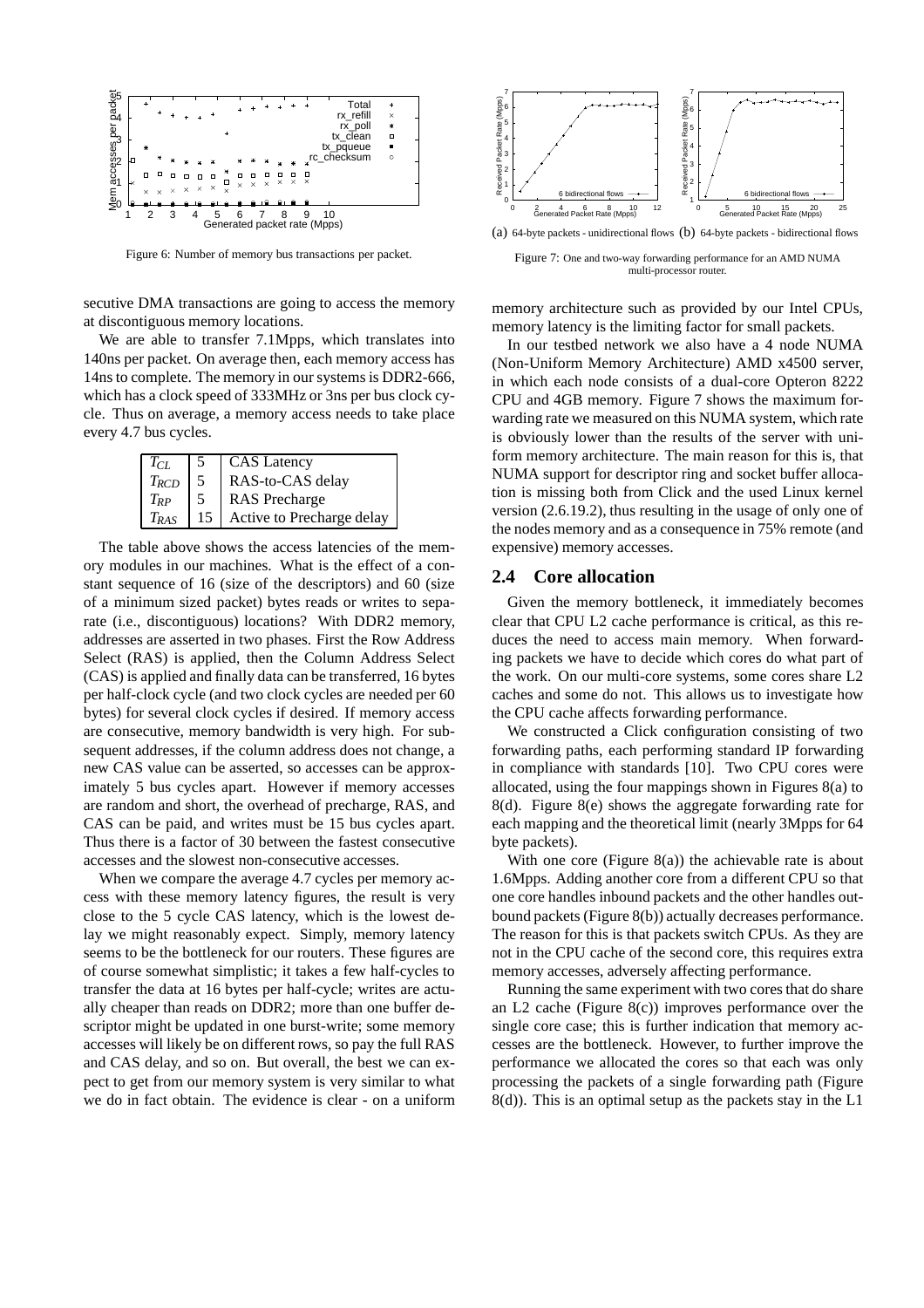

Figure 8: Click configuration for naive thread assignment

cache of each core.

#### **2.5 Complex Flow Patterns**

So far we have concentrated on teasing apart the factors that limit forwarding performance; primarily these are CPU cycles on a single-core machine and memory accesses when multiple cores are used. However, the job of a real router is more complex than our experiments so far. In particular, there is no nice pairing of incoming and outgoing interfaces. The merging of packet flows further reduces performance because this brings additional limitations into play. Before we examine the options for virtualising routers, it is important to understand these limitations.

As we have shown above, a reasonable starting point for core-to-interface mapping is to allocate incoming interfaces to cores, and dynamically map outgoing interfaces to these same cores according to traffic flows so that the largest number of packets do not have to switch cores. However, if we do this, some packets will nonetheless need to switch cores. Consider the two scenarios shown in Figure 9. In the first, some flows must switch cores. In the second, some flows converge on an outgoing interface. How do this more complex flow patterns affect performance?

Consider first the scenario from Figure 9(a). The left curves in Figure 10 show the performance of flows 0 and 1 when the cores share an L2 cache and when they do not. Again the limiting factor of memory accesses is clear, with the L2 cache improving performance significantly.



Figure 9: Packet flows relative to interfaces and CPUs



Figure 10: Performance of the scenario in Figure 9(a). Left: two cores are used; packets switch cores at the queue. Right: four cores are used, so inbound and outbound traffic is handled by different cores.

This is, however, not the whole story. The right curves in Figure 10 show a very similar scenario, but four cores are used instead – one for each inbound branch and one for each outbound branch. The number of memory accesses should be the same as before, but the curves show noticeably better performance. If memory were the only limiting factor, the two sides would be the same.

The cause is the Click scheduler. Inbound and outbound branches are tasks; on each core tasks are scheduled in a round-robin manner, and are not pre-empted. It turns out that tasks can interfere with each other. When the inbound branch has the CPU and in turn is spending most of its time waiting on memory, the outbound branch cannot be scheduled, and vice versa. The effect is that we miss opportunities to transmit packets, lowering performance.

The scenario from Figure 9(b) is somewhat worse. Figure 11 shows the results of the scenario where the two cores do not share L2 caches, but they enqueue their packets into a single internal Click queue. Figure 11 shows how two equal-rate flows share the outgoing link. Up until the outgoing link saturates, their share is equal. However, after the link saturates, the share becomes increasingly unfair. The Click queue starts to fill up, so some packets that are received are not forwarded, resulting, on one hand, in wasted work, while on the other, in unfair loading of the internal queue. Essentially two cores are competing to put packets into a single queue, but one of these cores must also handle the dequeuing and transmitting the packets of this queue. It is unsurprising that the less loaded core (the one that is able to push its packets into the queue uninterruptibly) wins this battle, giving the unfair results shown. To resolve the prob-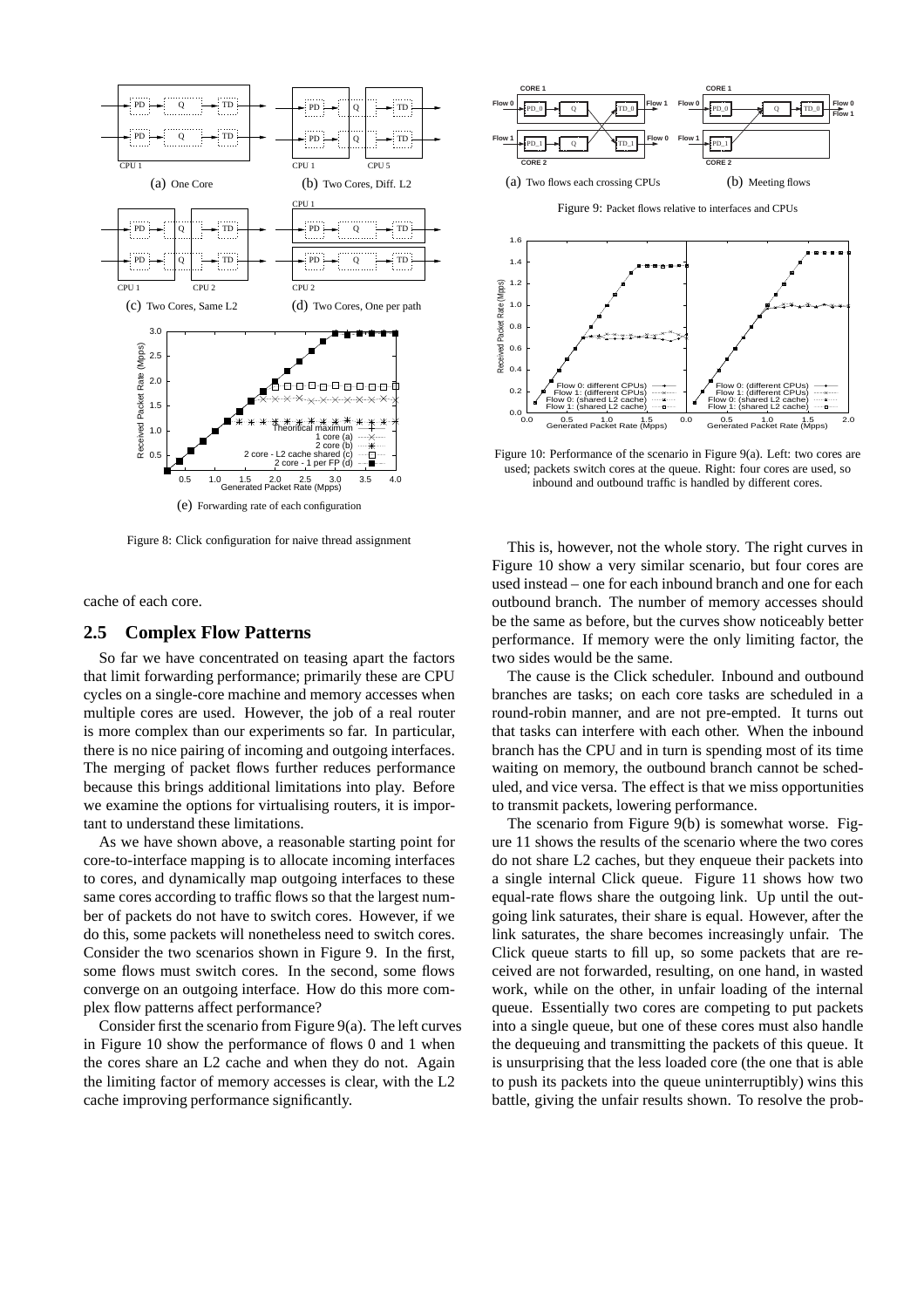

Figure 11: Packet forwarding rate of the scenario in Figure 9(b)

lem of the fairness issue caused by the shared Click queue, a separate internal queue is needed for every input element (i.e. PollDevice) and a fair scheduling multiplexer needs to be placed between these queues and the output element (i.e. ToDevice).

Once traffic flows become more complex, the behavior of the scheduler becomes very important on multi-core systems. In particular, if a Click queue is overflowing, a good scheduler strategy would be to reduce the polling rate of incoming interfaces feeding that queue. However, this is only possible if the incoming interface is not also feeding interfaces that are lightly loaded, or these other flows will also be throttled. The alternative is to implement fair queuing between packets from different incoming interfaces. This will achieve better fairness, but at the expense of wasting memory accesses on packets that will eventually be dropped at the queue, unless of course virtual queueing is supported in hardware on the NIC (see Section 3.2).

## **3. EXPLORING ROUTER VIRTUALIZATION**

When virtualising routers we have the option of performing the virtualisation of the forwarding plane ourselves in Click, using an off-the-shelf virtualisation solution, or using a hybrid of the two. Clearly OS-level virtualisation provides effective isolation, but the question is whether the isolation comes at the cost of performance. Two significantly different virtualisation solutions are Xen [1], which provides hardware-level virtualisation and OpenVZ [11], which provides OS-level virtualisation. We were interested in seeing how their design choices affect virtual router performance and flexibility.

In OpenVZ a kernel is virtualised into so-called "containers" by replicating the kernel data structures and multiplexing system calls from each container into the underlying operating system kernel. Note that in such a system, there is only a unique kernel that supports and implements the containers, so the containers can be considered "clones" of this kernel. This approach results in low virtualisation overhead.

Xen in contrast uses hardware virtualisation to share resources between different guest domains. A hypervisor or virtual machine monitor (VMM) schedules access to the CPUs of the host system and is controlled by a special guest domain, dom0, which is booted along with the hypervisor. Xen guest domains can run different operating systems concur-



Figure 12: Xen Configurations

### rently.

# **3.1 System Virtualisation**

It is possible to compose a virtual software router in three different configurations where packet forwarding is under taken by using one of the following schemes.

- Common forwarding plane : All virtual forwarding paths are in a common forwarding domain (Figures  $12(a)$  and  $13(a)$ ).
- Interface direct mapping : Each virtual forwarding path is in its own guest domain with interfaces directly assigned to it (Figures 12(b) and 13(b)).
- Hybrid forwarding plane : Traffic for a virtual forwarding path is filtered from a shared forwarding domain into a guest domain (Figures 12(c) and 13(c)).

The first configuration, shown in Figures 12(a) and 13(a), has a common forwarding domain for all virtual software routers on the box. This is probably best suited to situations where all the forwarding paths are composed of standard Click elements, where there is no need to isolate custom forwarding paths in separate domains for reasons of security. Using a common forwarding domain for a number of different virtual routers is very efficient and allows a large number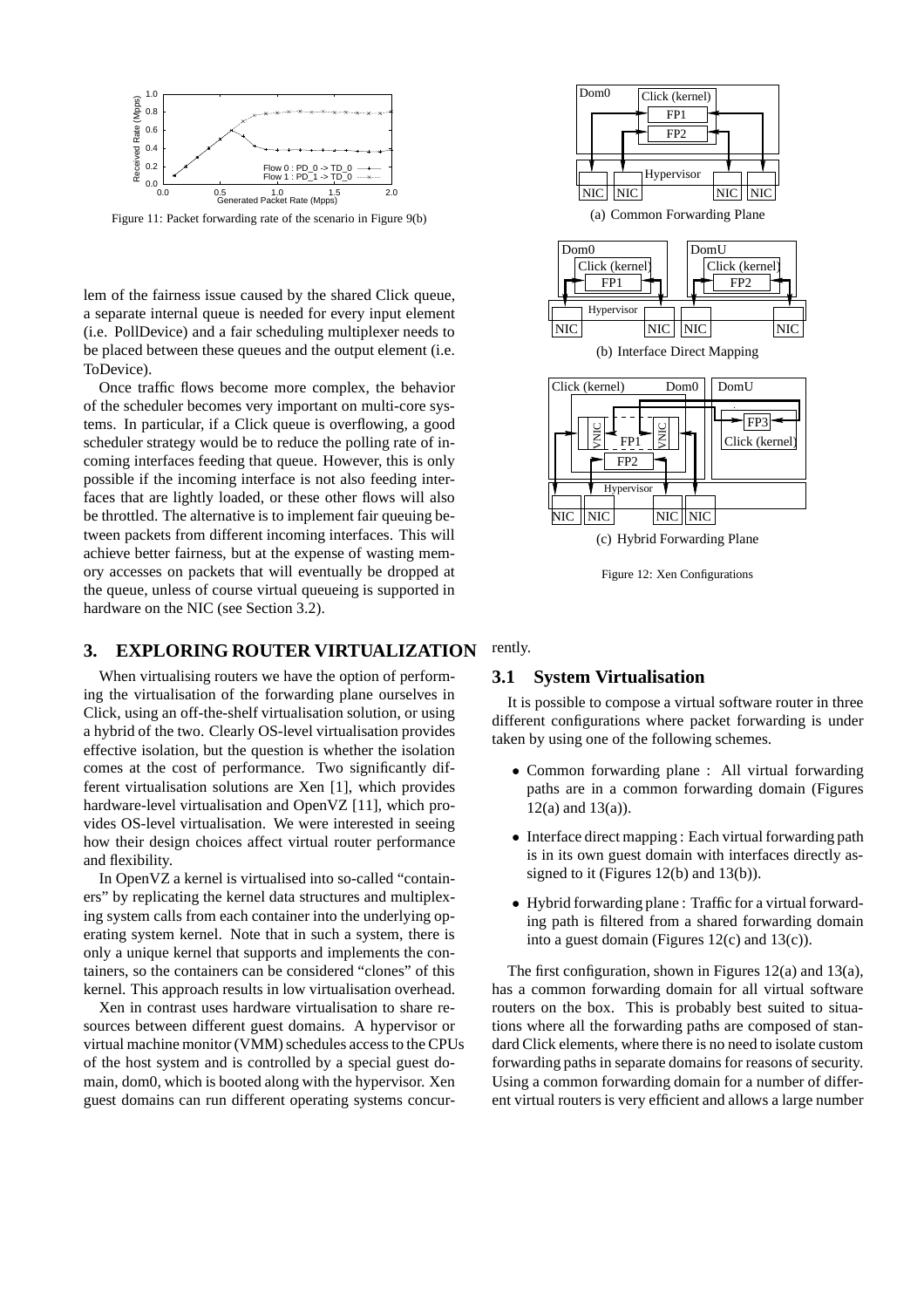

Figure 13: OpenVZ Configurations

of virtual routers to share the same interfaces. In Section 3.2 we explore the issues of virtual router scaling further.

The second configuration, Figures 12(b) and 13(b), directly maps interfaces into guest domains enabling forwarding planes to safely run untrusted forwarding paths.

The third possible configuration, Figures 12(c) and 13(c), is where a proportion of the packets from a set of interfaces is filtered in to a guest domain for further processing. This may be the most flexible configuration but current stability issues with the interaction between Click and the virtualization solutions preclude this being evaluated. We can evaluate native bridging and forwarding in this scenario, and will do so in Section 3.3.

To compare the performance of OpenVZ and Xen we take the first two schemes and evaluate their performance by repeating the earlier multiprocessor experiment from section 2.1 with six bidirectional flows of 64 byte packets.

The left hand graph in Figure 14 compares the basic OpenVZ and Xen systems with simple forwarding using Click, standard Linux forwarding is also shown to act as a baseline. For forwarding rates less than 6Mpps where the system is underloaded the two virtualization systems are only limited by rate of arriving packets. As the system becomes overloaded, OpenVZ's light weight architecture comes into its own and

performs marginally better than Xen.

The right hand graph in Figure 14 shows the results of forwarding in three guest domains each of which has two pairs of interfaces directly mapped to each domain. For the Xen experiments each domain was allocated two cores, with one being allocated to each pair of interfaces. For the OpenVZ experiments each domain had access to all cores and it was left to the operating system to allocate them. Because Xen provides hardware virtualization Click is able to run in the kernel of each guest domain. OpenVZ's operating system virtualization limits Click to running in userspace. The inability to run Click in the kernel space for each OpenVZ container severely curtails OpenVZ's performance in comparison to Xen. For Click to run efficiently in OpenVZ it would need to modified to support containerization.

If we require flexibility over the OS and the kernel that is run by each virtual router then Xen is a better choice than OpenVZ because it is not feasible to have a OpenVZ concurrently run Linux, FreeBSD and JunOS. But OpenVZ offers marginal performance benefits over Xen because of its light weight architecture.

We have seen that for the common forwarding plane running in the OpenVZ hardware node or Xen dom0, then OpenVZ performs best. However if you are willing to sacrifice a small amount of performance and use Xen then you gain the ability to run other scenarios on the same system. If you want a flexible virtual software router then OpenVZ's single kernel model is a significant disadvantage for virtual software routers where each virtual software router could be required to run distinct operating systems and kernels. When this is coupled with its current performance running Click, it clear that Xen is a better fit for a flexible software virtual routers than OpenVZ.

This might not be the fairest comparison. However, it is the best we can do given that the kernel version of Click lacks support for containerisation.

#### **3.2 Interface Virtualisation**

If a virtual router platform had to map each network interface into a single virtual router, this would severely impact



Figure 14: Performance of the different VMs with a consolidated forwarding domain (left) and directly mapped interfaces (right).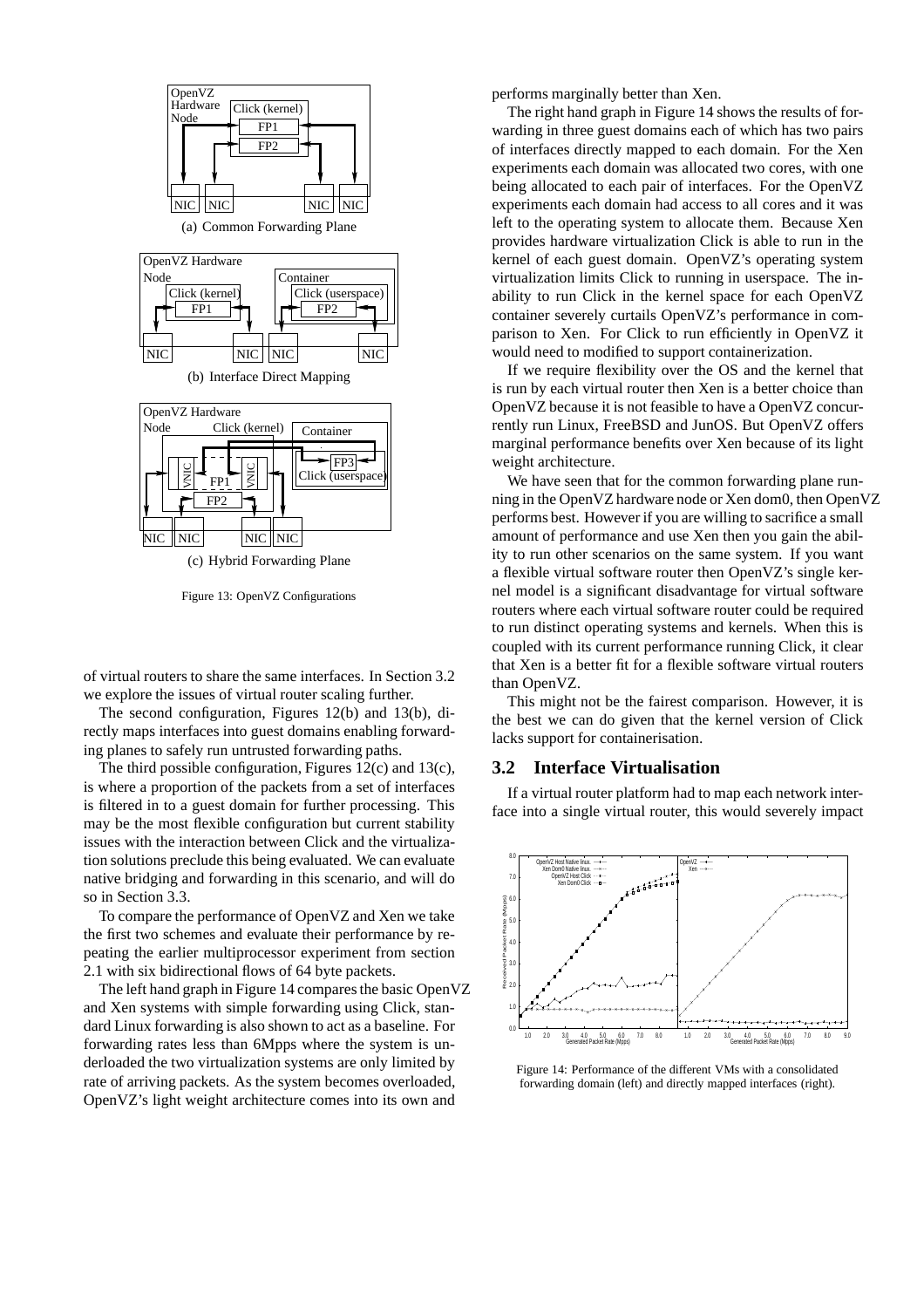

Figure 15: Options for sharing interfaces between virtual routers



Figure 16: Forwarding rate as we add virtual routers.

the flexibility provided by virtualisation and rule out a wide range of possible deployment scenarios. Thus a critical issue for a virtual router platform is how to share interfaces between virtualised routers. Mechanistically, the issue is straightforward; the different virtual links need some form of de-multiplexing tag, whether it be an Ethernet MAC address, VLAN tag, MPLS label or IP tunnel address. The more interesting question concerns the effect of interface sharing on overall performance and on fairness.

If an interface needs to be shared between virtualised routers, there are three main options for doing so:

- Use software to demultiplex the flows and process the packets as they arrive, as shown in Figure 15(a).
- Use software to demultiplex the flows, but then requeue them on a per virtual router basis (Figure 15(b)). This allows fairer scheduling between virtual routers.
- Use hardware de-multiplexing in the NIC, and present multiple hardware queues to the OS (Figure 15(c)).

Simple software de-multiplexing has the great advantage of simplicity, and when all the forwarding planes are implemented in the same OS domain, this scales to very large



Figure 17: Per-flow forwarding rate with virtual routers prioritized 2:1 and **software de-multiplexing**. Traffic flow is 60% low priority traffic. Left: synthetic ideal case, Right: actual case.

numbers of virtual routers, as shown in Figure 16. Only when the CPU caches start to thrash does performance dip.

The downside of simple software de-multiplexing is fairness. Packets are processed as far as the central queue in the order in which they arrive on the incoming interface, irrespective of the intended prioritization of the virtual routers. Figure 17 illustrates the consequences of this. In this case there are two virtual routers, each receiving packets from a single shared interface and forwarding them out of a second shared interface. The routers are prioritised so that one router should achieve twice the throughput of the other, but 60% of the traffic arriving is for the lower priority router. Running on a single core to demonstrate the issue, this software de-multiplexed setup saturates at about 1Mpps. The ideal case is shown on the left - after saturation, the higher priority router should still be able to forward all the packets that arrive for it, at the expense of the low priority router. In fact, the situation on the right occurs because the packet arrivals dictate the scheduling options, and low priority packets that are polled are still processed.

A partial solution might be to re-queue the packets after they are classified, and then apply a weighted fair-sharing algorithm to the elements dequeuing the packets from these additional queues as illustrated on Figure 15(b). However, apart from increasing the complexity, this would also result in "excess" packets being discarded: a rather expensive after-the-fact strategy, as these packets have already used valuable memory accesses. In other words, not forwarding some of these low priority packets would not greatly increase the resources available for other forwarding engines to use.

This clearly indicates that if fairness and isolation are required amongst shared forwarding engines, hardware packet classification is needed on the NIC (Figure 15 $(c)$ ). Fortunately the rise of server virtualisation has created a market for just such hardware. Intel's VMDq [12] enables the NIC to filter packets into different queues which can then be polled by different virtual routers. The number of filtered queues is hardware dependent but is limited to 16 for the Intel 82598, which slightly limits the scalability of this ap-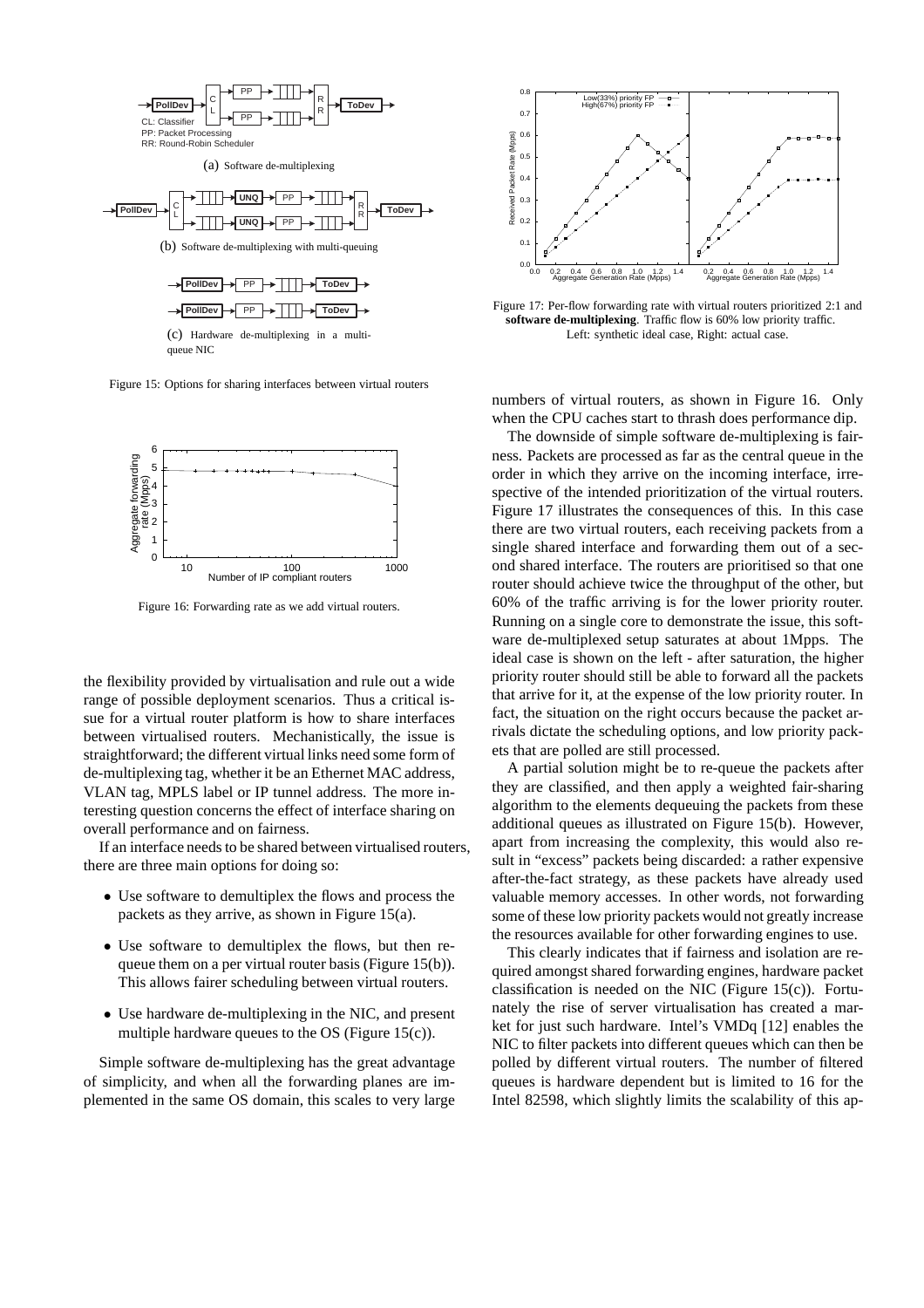

Figure 18: Per-flow forwarding rate with virtual routers prioritized 2:1 and **hardware de-multiplexing**. Traffic flow is 60% low priority traffic. Left: synthetic ideal case, Right: actual case.

proach. A default queue is reserved for all the broadcast and multicast traffic whilst the others are classified based upon MAC addresses.

Figure 18 illustrates the benefits of a multi-queue approach. As we do not currently have a polling driver for VMDq NICs, we emulated the approach using two single-queue NICs and used the upstream Ethernet switch to classify the packets and direct them to the correct NICs. So long as neither flow exceeds 1Gb/s, this will effectively emulate a 2Gb/s interface running VMDq. As before, 60% of the traffic is destined for the low-priority forwarding plane, whereas the Click scheduler aims to bias forwarding 2:1 in favor of the high-priority forwarding plane. In contrast to the software de-multiplexing approach, using hardware multiplexing allows the scheduler to function properly. Once the CPU core reaches saturation, packets from the high-priority router are not dropped until the high-priority traffic approaches its fair share of the processing resources. The synthetic ideal curve based on an assumed saturation point at 1Mpps is shown on the left, and the achieved results on the right. The fairness is not perfect, in part because the saturation point turns out to depend on the traffic distribution, but it is close enough for most purposes.

# **3.3 Virtual forwarding scenarios**

So far we have discussed different system virtualisation technologies, leaning towards XEN as a more flexible platform for virtual software routers; we further illustrated the issues regarding virtualisation of network interfaces. In this section of the paper we bring these together, presenting different XEN forwarding scenarios and discussing their suitability with regards to a virtual router platform.

## *3.3.1 Forwarding using I/O channels*

Perhaps the most obvious scenario is the one depicted in Figure 12(c), where packets are received by dom0 and then sent to the domUs which contain the forwarding planes. This approach has its advantages: because dom $0<sup>2</sup>$  classifies the

packets, the interfaces are essentially virtualised, and running each forwarding plane on a separate dom $U^3$  provides isolation between the virtual routers. One downside to the scenario is that it is hard to provide fairness, since dom0 has to receive all packets first before classifying them into the domUs.



Figure 19: Performance limitation of XEN's I/O channel (64-byte packets).

The biggest problem with this approach, however, is its performance. As shown in Figure 19, this setup only manages to forward 0.05 Mpps 64-byte packets per second when using 8 cores (one per domU); indeed, even native Linux in dom0 without polling (which does not take full advantage of the 8 cores when forwarding) can forward at close to 0.8 Mpps. The reason for such poor performance is that in order to transfer packets between dom0 and a domU, XEN uses I/O channels, requiring costly hypervisor domain switches. Previous research confirms this, showing that 30-40% of the execution time for a network transmit or receive operation is spent in the Xen hypervisor domain [13]. Recent work [14] has addressed this issue, but a currently a public implementation is unavailable for testing.

## *3.3.2 Forwarding in dom0*

An alternative scenario is that shown in Figure  $12(a)$ , with dom0 handling all of the forwarding planes and using the domUs for the control planes. This scheme is also able to virtualise the network interfaces and even improves upon the previous one, since packets are not sent to the domUs which avoids the I/O channel bottleneck. In order to test the performance of this scenario, we used six uni-directional flows of 64-byte packets. As shown in Figure 20, removing the I/O bottleneck results in a significant increase in performance, forwarding close to 7 Mpps.

Unfortunately, this increase comes at a cost. Forwarding everything in dom0 means that the different forwarding planes are not isolated from each other, an important factor for a virtual router platform. Clearly this scenario provides a crucial improvement in performance with regards to the previous approach, but it is not without problems.

<sup>2</sup>A dom0 is a Xen master domain that has priviliged access to the

system.

 $3A$  domU is a Xen guest domain that has limited access to the system.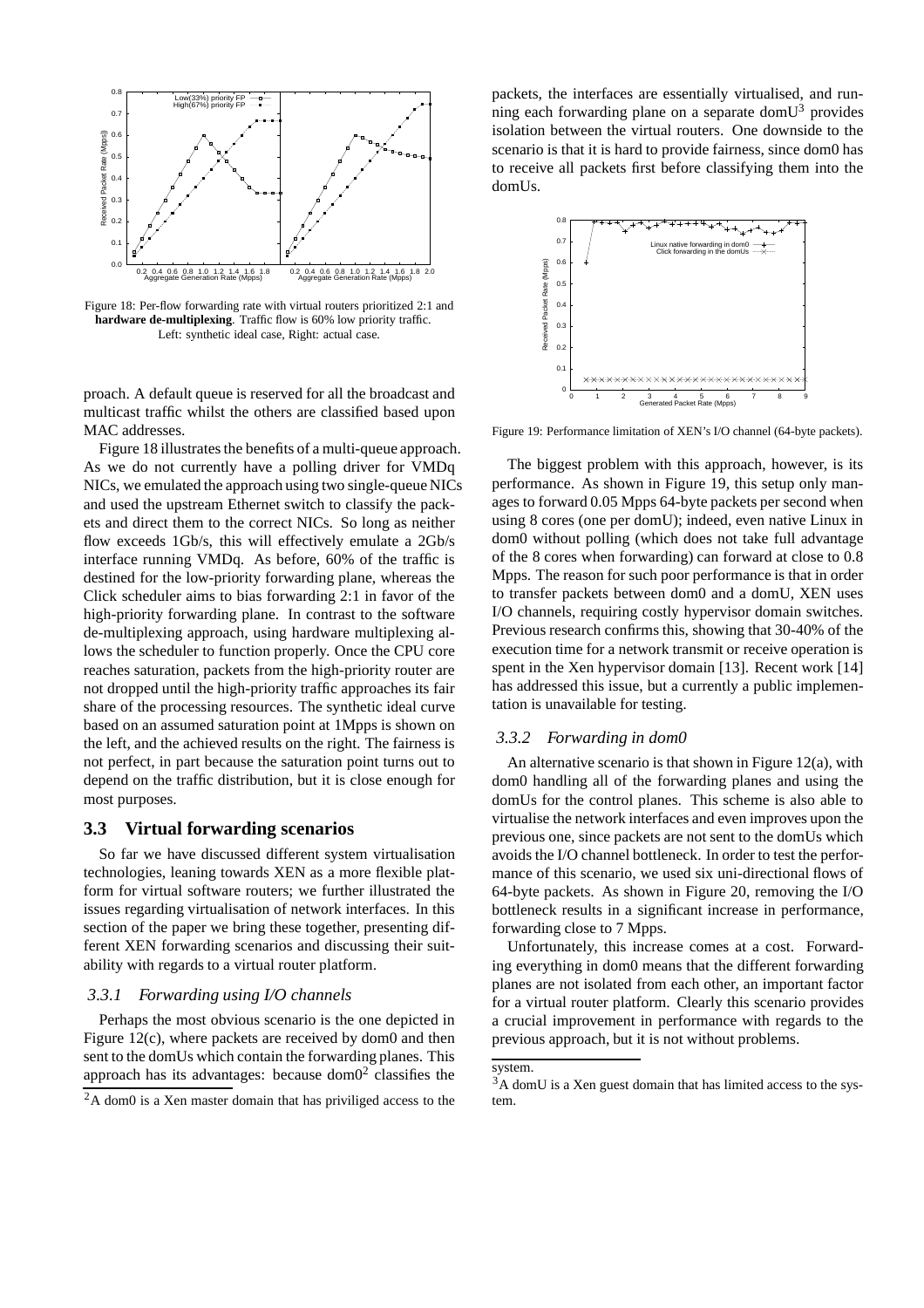

Figure 20: Dom0's forwarding performance for minimum-sized packets.

#### *3.3.3 Forwarding using direct NIC mapping*

In last scenario (see Figure 12(b)), network interfaces are directly mapped to domUs so that packets are directly transferred to each domU's memory via DMA. In terms of performance, using six forwarding paths, six domUs, six cores and six pairs of interfaces results in a forwarding rate of about 7 Mpps, just like in the previous scenario.

Beyond this, we want to consider the case where several domUs share a core, which could arise if the number of virtual routers were high. To test this, we first assigned 2 domUs and then 3 domUs to a single core, and compared these to the performance in the previous scenario, where all forwarding planes are in dom0. The results (shown in Figure 21) show that sharing a core among an increasing number of domUs yields a decrease in forwarding performance;



Figure 21: Direct mapped domains sharing a single core

In the end, we believe that this decrease in performance will not be an issue in the future, since CPUs with 32 cores are already available, and Intel engineers are already talking about chips with core counts in the hundreds and even thousands. Another potential problem with this approach is that each domain needs its own interfaces, and it would seem that, at first sight, the number of forwarding domains would be limited by the number of physical interfaces on the system. As it turns out, this will no longer be an issue in the near future, since hardware virtual queuing is already supported at least in Intel's 10Gb cards (although work is needed so that the Linux driver for this card will work with Click). The fact that current hardware trends eliminate this scenario's

biggest performance bottlenecks, coupled with the fact that it provides excellent isolation and fairness among forwarding planes leads us to believe that commodity hardware is a viable platform for constructing high performance virtual routers.

#### **4. CONCLUSION**

Contrary to conventional wisdom, we have shown that the forwarding performance of modern software routers is actually rather good. An inexpensive modern x86 rack-mount server can forward minimum-sized packets at several gigabits per second and larger packets at much higher rates.

However, getting this sort of performance is not trivial, and naive approaches will result in an order of magnitude less throughput. The fundamental limit on forwarding performance is currently memory latency. Although these systems have huge memory bandwidth, they frequently cannot make use of this due to poor locality of reference in the DMA controller hardware and PCIe arbitration. It is clear that smarter hardware could make much better use of memory bandwidth. Bursting transfers of several back-to-back packets from one NIC at a time into contiguous memory regions might increase throughput significantly. As more and more cores become available, it may become feasible to turn off DMA and to dedicate cores to the role of transferring data between the NICs and memory in the best way to maintain memory throughput. This essentially gives us a programmable DMA controller.

NUMA architectures, which effectively provide "concurrent, full-speed" memory access by giving each CPU its own memory controller and associated bank, should somewhat improve this situation and may shift the bottleneck onto another sub-system, as long as various packets and associated descriptors can be kept in the appropriate physical memory locations to exploit concurrent memory access to the full. While NUMA potentially offers a way to break the current performance wall, note that the gain would scale in terms of numbers of CPU, not numbers of cores. Coupled with the promise of ever increasing numbers of cores per CPU chip, our findings suggest that computing power will stay in vast surplus in software router systems.

The allocation of tasks to cores is also critical for performance. The goal is clear: operations touching the same packet must do so within the same cache hierarchy to avoid expensive main memory accesses. If this is done, then complex router applications (e.g., intrusion detection, deep packet inspection, etc) are well within the reach of modern commodity hardware.

The spare computing capacity available facilitates the provision of high-performance virtual router platforms. Our experimentation with current system virtualisation approaches shows that the performance of virtual routers is extremely sensitive to various system issues. Our conclusion is that currently the best performance is achieved by virtualising forwarding engines within a single forwarder domain. Do